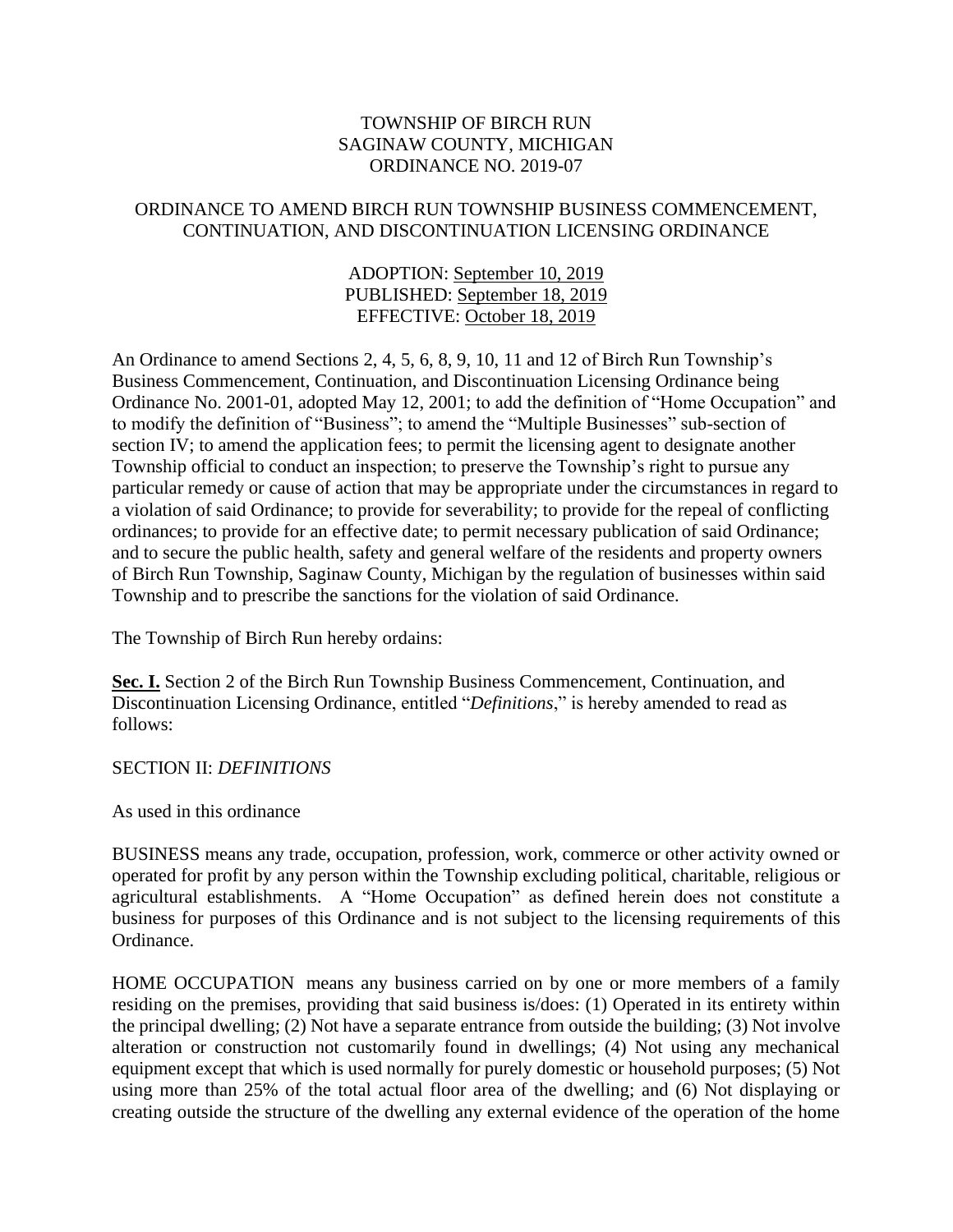occupation except for one non-animated, non-illuminated wall sign having an area of not more than one square foot.

LICENSING AGENT means the Township Clerk, such other Township official(s) or employee(s) as designated by resolution of the Township Board, or a person who is designated under an intergovernmental agreement which is entered into between the Township and another governmental agency or municipal corporation to administer the provisions of this ordinance, including the enforcement thereof.

PERSON means any individual, partnership, association, company or corporation.

TOWNSHIP means the Township of Birch Run

**Sec. II.** Section 4 of the Birch Run Township Business Commencement, Continuation, and Discontinuation Licensing Ordinance, entitled "*Licensing Requirements*," is hereby amended to read as follows:

# SECTION IV: *LICENSING REQUIREMENTS*

1. **License Required.** No person may commence, continue, or discontinue a business within the Township without having first obtained a Township license and without maintaining such license in current effect during any business operation, activity, continuation, or discontinuation.

2. **Compliance with Township Ordinances**. No license shall be issued or renewed until the Applicant has complied with all Township ordinances and has paid in full all fees and charges required under the Township ordinances and personal property taxes as assessed by the Township.

3. **Multiple Businesses**. The granting of a license to any person operating a business, trade or profession which also contains within itself, or is composed of, business(es), trades or professions which are required to be licensed under this Ordinance, shall not relieve the person to whom the license or permit is granted from the necessity of securing individual licenses for each such business, trade or profession.

**Sec. III.** Section 5 of the Birch Run Township Business Commencement, Continuation, and Discontinuation Licensing Ordinance, entitled "*Business License Application*," is hereby amended to read as follows:

# SECTION V: *BUSINESS LICENSE APPLICATION*

1. **Application Required**. No license to commence, continue, or discontinue a business shall be issued until the owner or operator submits an application to the Licensing Agent on a form provided by the licensing agent. No person shall make any false statement or representation in connection with any application for a license under this ordinance.

2. **Application Fee**. A fee of \$60.00 shall accompany the original application and a fee of \$40.00 for each annual application. The fees under this Ordinance shall be subject to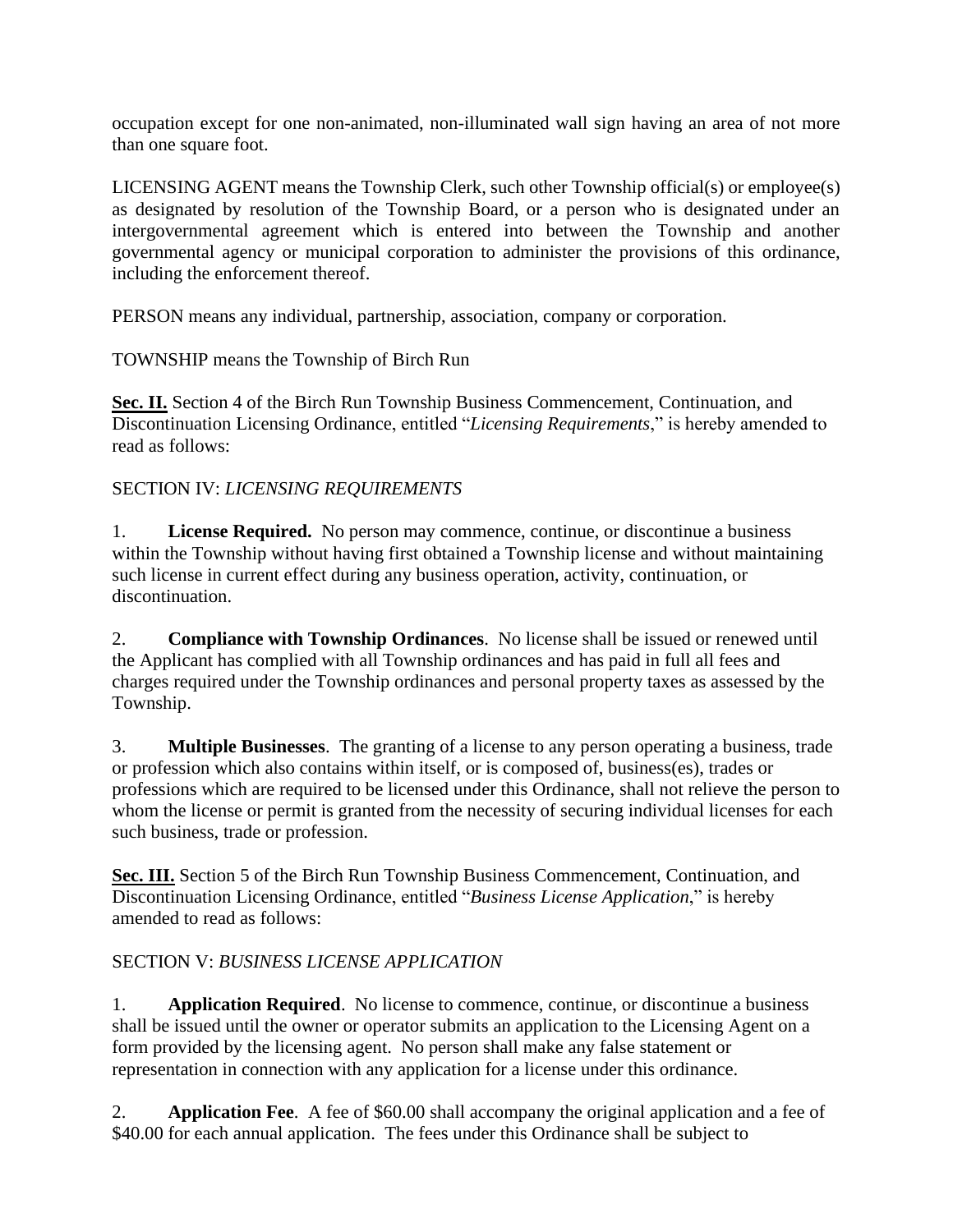modification by resolution of the Township Board. Upon the filing of a properly completed application and upon payment of the fee, the Licensing Agent shall issue a license to the person to commence or continue the business designated if the business complies with the terms of this ordinance.

3. **Business Discontinuation License**. Any business desiring to discontinue its operation within the Township must apply for a business discontinuation license at least thirty (30) days before its expected date of discontinuation or closing within thirty (30) days of the expiration of its lease term.

4. **Display**. The license shall be prominently displayed to public view in the licensed business.

**Sec. IV.** Section 6 of the Birch Run Township Business Commencement, Continuation, and Discontinuation Licensing Ordinance, entitled "*Conditions of License*," is hereby amended to read as follows:

# SECTION VI: *CONDITIONS OF LICENSE*

1. **License Term**. The license issued under this ordinance shall be effective until January 1<sup>st</sup> of the succeeding year with renewals of the same to be issued upon application and payment of the fee in the same manner as set forth for the original issuance of the license.

2. **Compliance with Laws**. The Licensing Agent shall issue no license where the existing or proposed business would be illegal under any law or ordinance of the United States of America, the State of Michigan, Saginaw County, or Birch Run Township.

3. **Assignment of License**. The holder shall not transfer a license to any other person except upon prior approval of the Township Board. The Licensing Agent shall have the right of the inspection of the business premises to assure compliance with this Ordinance. The licensing agent may designate another Township official, such as the Township Code-Enforcement Officer, to conduct said inspection.

4. **Revocation of License**. In the event of any noncompliance after a license has been issued, the license may be revoked by order of the Licensing Agent until the noncompliance has been corrected.

5. **Appeal**. The licensee may appeal a revocation of a license(s) to the Township Board, which, for cause shown, may uphold the revocation or reinstate the license after giving the licensee reasonable notice and after holding a hearing at which the licensee shall have an opportunity to be heard.

**Sec. V.** Section 8 of the Birch Run Township Business Commencement, Continuation, and Discontinuation Licensing Ordinance, entitled "*Penalty Clause*," is hereby amended to read as follows:

# SECTION VIII: *PENALTY CLAUSE*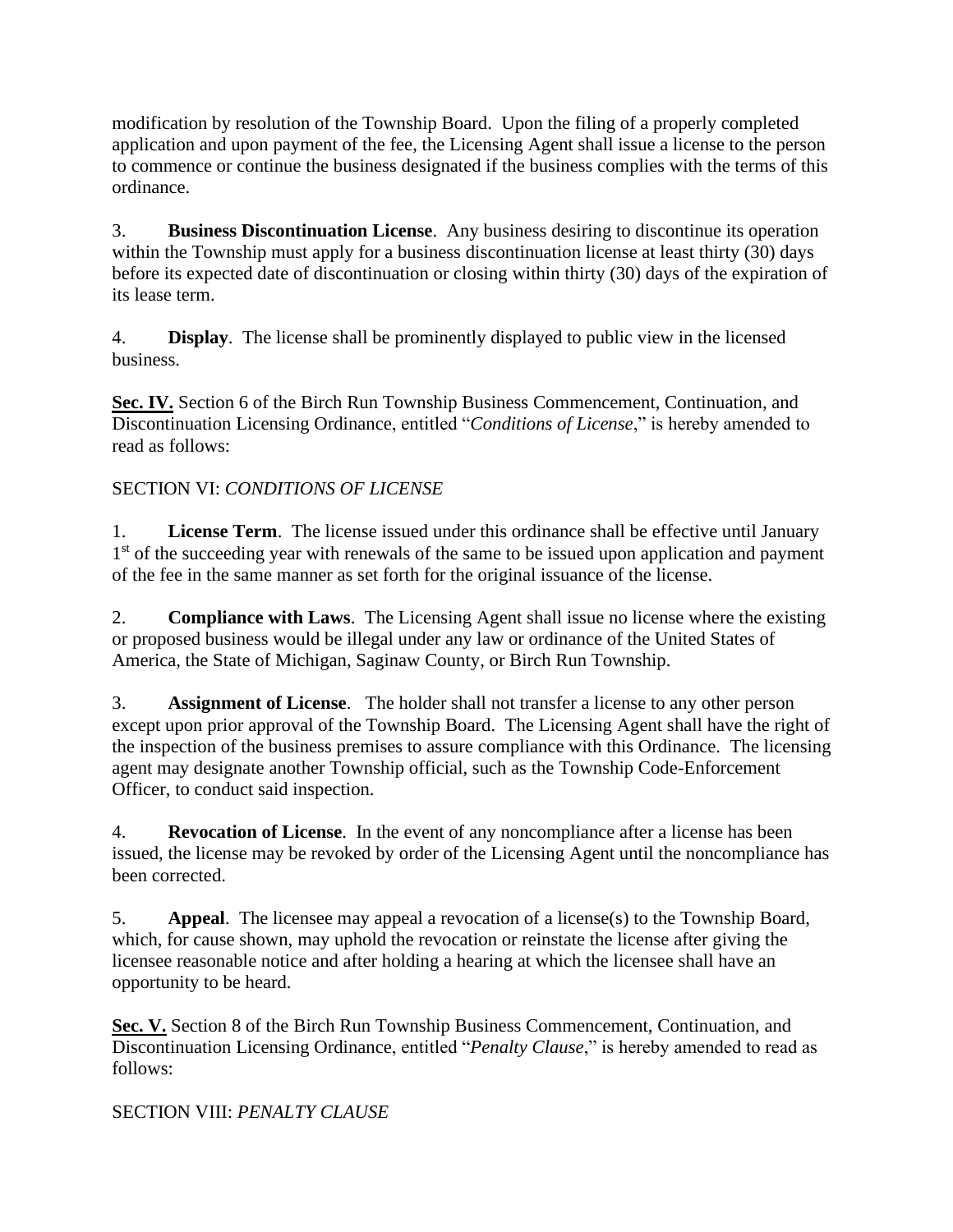1. **Late Fee**. There shall be a \$20.00 late fee assessed to a business licensee who does not pay its license fee within thirty (30) days of the annual renewal due date.

2. **Civil Infraction**. Any violation of this ordinance shall be a civil infraction. In addition, the Township specifically reserves the right to proceed in any court of competent jurisdiction for the purpose of obtaining an injunction, restraining order or other appropriate remedy to compel compliance with this ordinance. Additionally, the Township expressly reserves the right to pursue any particular remedy or cause of action that may be appropriate under the circumstances.

3. **Lien on Ad Valorem Taxes**. If any licensed business discontinues its business operation in the Township without first obtaining a business discontinuation license, the Township will be permitted to levy any taxes or assessments against the business and/or the business owner without notice or demand to the extent permitted under Michigan law. The Township may order the Treasurer to attach this levy to the personal and/or real property tax statement of the violating business and/or business owner. Alternatively, the Township may pursue an inpersonam claim against the business or business owner to recover the levied amounts. Interest will accrue on all levied amounts at the maximum allowable rate. The business and/or business owner will also be liable for all costs of collection incurred by the Township, including reasonable attorney's fees and court costs.

**Sec. VI.** Section 9 of the Birch Run Township Business Commencement, Continuation, and Discontinuation Licensing Ordinance, entitled "*Severability Clause*," is hereby amended to read as follows:

# SECTION IX: *SEVERABILITY CLAUSE*

Should any section, clause or provision of this Ordinance be declared to be invalid, unconstitutional, illegal or of no force and effect by a court of competent jurisdiction, the same shall not affect the validity of the Ordinance as a whole or any other part thereof other than the parts so declared to be invalid. The Birch Run Township Board of Trustees hereby declares that it would have enacted this Ordinance even without whatever provision may be declared invalid by a court of competent jurisdiction.

**Sec. VII.** Section 10 of the Birch Run Township Business Commencement, Continuation, and Discontinuation Licensing Ordinance, entitled "*Repeal of Conflicting Ordinances*," is hereby amended to read as follows:

# SECTION X: *REPEAL OF CONFLICTING ORDINANCES*

All Ordinances or parts of Ordinances in conflict herewith are hereby repealed.

**Sec. VIII.** Section 11 of the Birch Run Township Business Commencement, Continuation, and Discontinuation Licensing Ordinance, entitled "*Effective Date*," is hereby amended to read as follows:

# SECTION XI: *EFFECTIVE DATE*

This Ordinance shall take effect thirty-days (30 days) following publication, following adoption.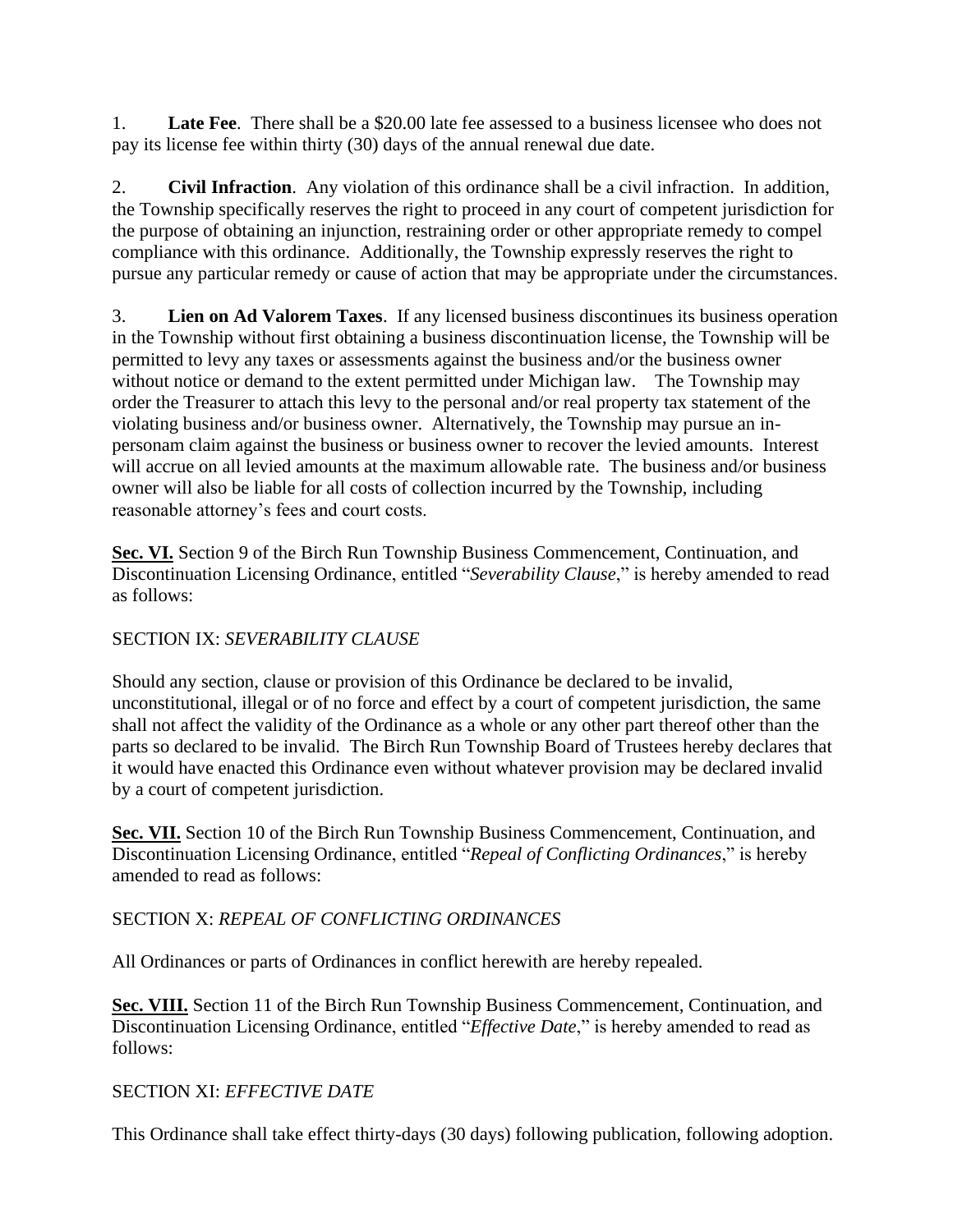Sec. IX. Section 12 of the Birch Run Township Business Commencement, Continuation, and Discontinuation Licensing Ordinance, entitled "*Township Publication*," is hereby amended to read as follows:

### SECTION XII: *TOWNSHIP PUBLICATION*

The Township Clerk is hereby ordered and directed to cause this Ordinance to be published, either in full or in the form of a legally-permitted summary, in a newspaper of general circulation within Birch Run Township.

**Sec. X. Ratification and Confirmation** The remaining provisions of Ordinance 2001-01 as amended are hereby ratified and confirmed.

**Sec. XI. Severability** The sections and provisions of this Ordinance are declared to be severable and any portion which is declared inoperative or invalid for any reason by a court of competent jurisdiction shall in no way affect the remaining section or provisions of this Ordinance.

**Sec XII. Effective Date** This Ordinance shall take effect 30 days from the date of its adoption and publication, and all ordinances or any part of any ordinance in conflict with this ordinance shall be repealed.

**Sec XIII. Inspection** A true copy of this Ordinance may be inspected or obtained at the Birch Run Township Governmental Office, located at 8425 Main St., Birch Run, MI 48415, during regular business hours.

This Ordinance is declared to have been adopted and amended by the Township Board of the Township of Birch Run, County of Saginaw, Michigan, at a regular meeting held on the  $10<sup>th</sup>$ day of September, 2019.

YEAS: Sheridan, Totten, Trinklein, Letterman, Parlberg NAYS: None ABSTAIN: Kiessling ABSENT: Moore

TOWNSHIP OF BIRCH RUN:

By:

RAY LETTERMAN, Township Supervisor

By:

COREY TRINKLEIN, Township Clerk

Date of Publication: September 18, 2019

Newspaper: Birch Run / Bridgeport Hearld